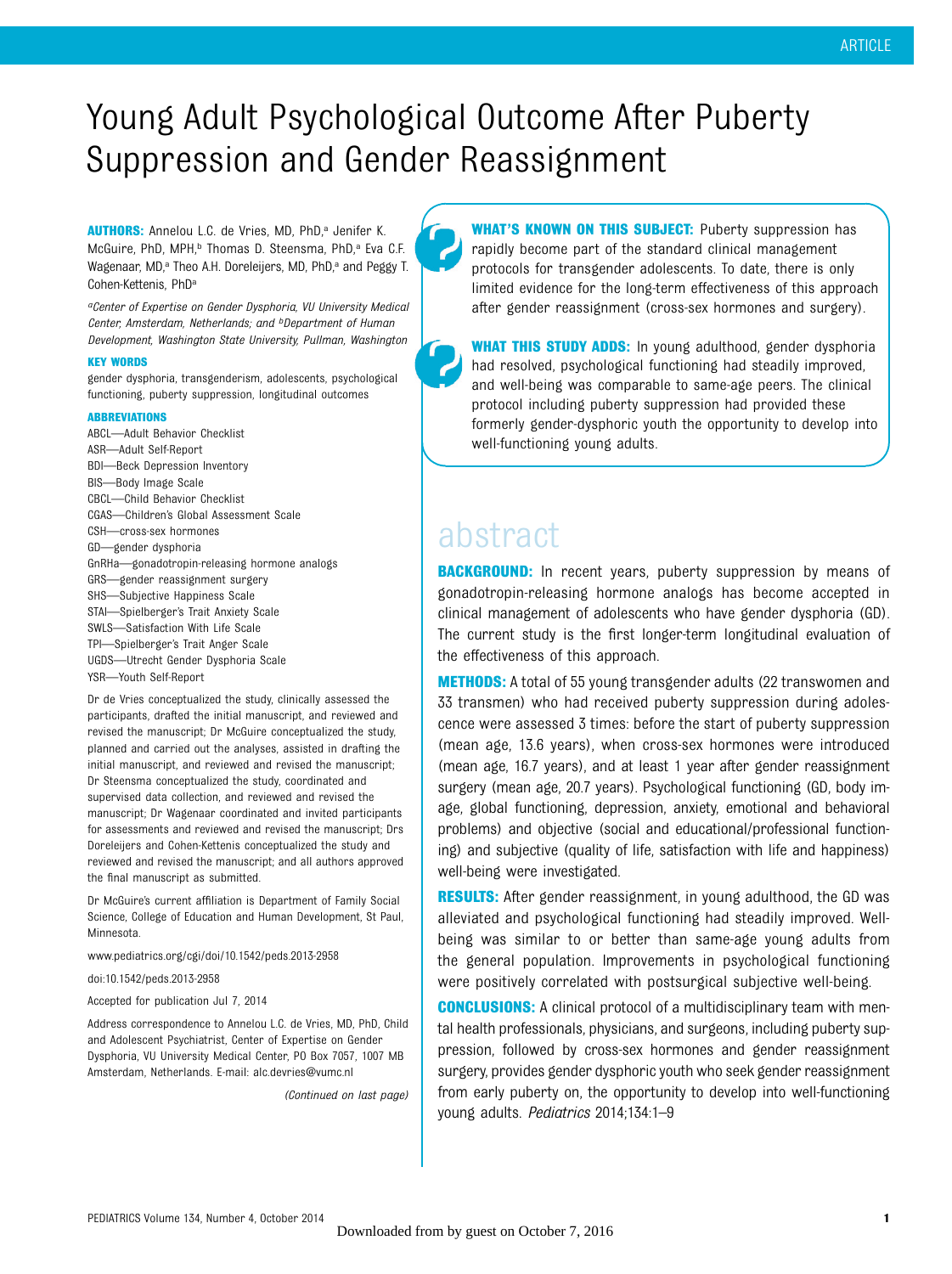Transgender adolescents experience an incongruence between their assigned gender and their experienced gender and may meet the Diagnostic and Statistical Manual of Mental Disorders 5 criteria for gender dysphoria (GD).1 Fifteen years ago, pubertal delay was introduced as an aid inthetreatment of a gender dysphoric adolescent.2 Although not without debate, blocking pubertal development has rapidly become more widely available $3-7$  and is now part of the clinical management guidelines for GD.8–<sup>12</sup> Gonadotropin-releasing hormone analogs (GnRHa) are a putatively fully reversible<sup>13</sup> medical intervention intended to relieve distress that gender dysphoric adolescents experience when their secondary sex characteristics develop. A protocol designed by Cohen-Kettenis and Delemarre-van de Waal<sup>14</sup> (sometimes referred to as "the Dutch model")4,7 considers adolescents, after a comprehensive psychological evaluation with many sessions over a longer period of time, eligible for puberty suppression, cross-sex hormones (CSH), and gender reassignment surgery (GRS) at the respective ages of 12, 16, and 18 years when there is a history of GD; no psychosocial problems interfering with assessment or treatment, for example, treatment might be postponed because of continuous moving from 1 institution to another or repeated psychiatric crises; adequate family or other support; and good comprehension of the impact of medical interventions.12 Puberty suppression is only started after the adolescent actually enters the first stages of puberty (Tanner stages 2–3), because although in most prepubertal children GD will desist, onset of puberty serves as a critical diagnostic stage, because the likelihood that GD will persist into adulthood is much higher in adolescence than in the case of childhood GD.15,16

Despite the apparent usefulness of puberty suppression, there is only limited evidence available about the effectiveness of this approach. In the first cohort of adolescents who received GnRHa, we demonstratedanimprovementin several domains of psychological functioning after, on average, 2 years of puberty suppression while GD remained unchanged.16 The current study is a longerterm evaluation of the same cohort, on average, 6 years after their initial presentation at the gender identity clinic. This time, we were not only interested in psychological functioning and GD, but added as important outcome measures objective and subjective well-being (often referred to as "quality of life"), that is, the individuals'social life circumstances and their perceptions of satisfaction with life and happiness.17–<sup>19</sup> After all, treatment cannot be considered a success if GD resolves without young adults reporting they are healthy, content with their lives, and in a position to make a good start with their adult professional and personal lives.20 Because various studies show that transgender youth may present with psychosocial problems,21,22 a clinical approach that includes both medical (puberty suppression) and mental health support (regular sessions, treatment when necessary, see Cohen-Kettenis et al<sup>12</sup>) aims to improve longterm well-being in all respects.

In the present longitudinal study, 3 primary research questions are addressed. Do gender dysphoric youth improve over time with medical intervention consisting of GnRHa, CSH, and GRS? After gender reassignment, how satisfied are young adults with their treatment and how do they evaluate their objective and subjective well-being? Finally, do young people who report relatively greater gains in psychological functioning also report a higher subjective well-being after gender reassignment?

#### **METHODS**

#### Participants and Procedure

Participants included 55 young adults (22 transwomen [natal males who have a female gender identity] and 33 transmen [natal females who have a male gender identity]) ofthe first cohort of 70 adolescents who had GD who were prescribed puberty suppression at the Center of Expertise on Gender Dysphoria of the VU University Medical Center and continued with GRS between 2004 and 2011. These adolescents belonged to a group of 196 consecutively referred adolescents between 2000 and 2008, of whom 140 had been considered eligible for medical intervention and 111 were prescribed puberty suppression (see de Vries et al<sup>16</sup>). The young adults were invited between 2008 and 2012, when they were at least 1 year past their GRS (vaginoplasty for transwomen, mastectomy and hysterectomy with ovariectomy for transmen; many transmen chose not to undergo a phalloplasty or were on a long waiting list). Nonparticipation ( $n = 15$ , 11 transwomen and 4 transmen) was attributable to not being 1 year postsurgical yet ( $n =$ 6), refusal ( $n = 2$ ), failure to return questionnaires  $(n = 2)$ , being medically not eligible (eg, uncontrolled diabetes, morbid obesity) for surgery  $(n = 3)$ , dropping out of care  $(n = 1)$ , and 1 transfemale died after her vaginoplasty owing to a postsurgical necrotizing fasciitis. Between the 55 participants and the 15 nonparticipating individuals, Student's  $t$  tests revealed no significant differences on any of the pretreatment variables. A similar lack of differences was found between the 40 participants who had complete data and the 15 who were missing some data.

Participants were assessed 3 times: pre-treatment (T0, at intake), during treatment (T1, at initiation of CSH), and post-treatment (T2, 1 year after GRS). See Table 1 for age at the different time points. The VU University Medical Center medical ethics committee approved the study, and all participants gave informed consent.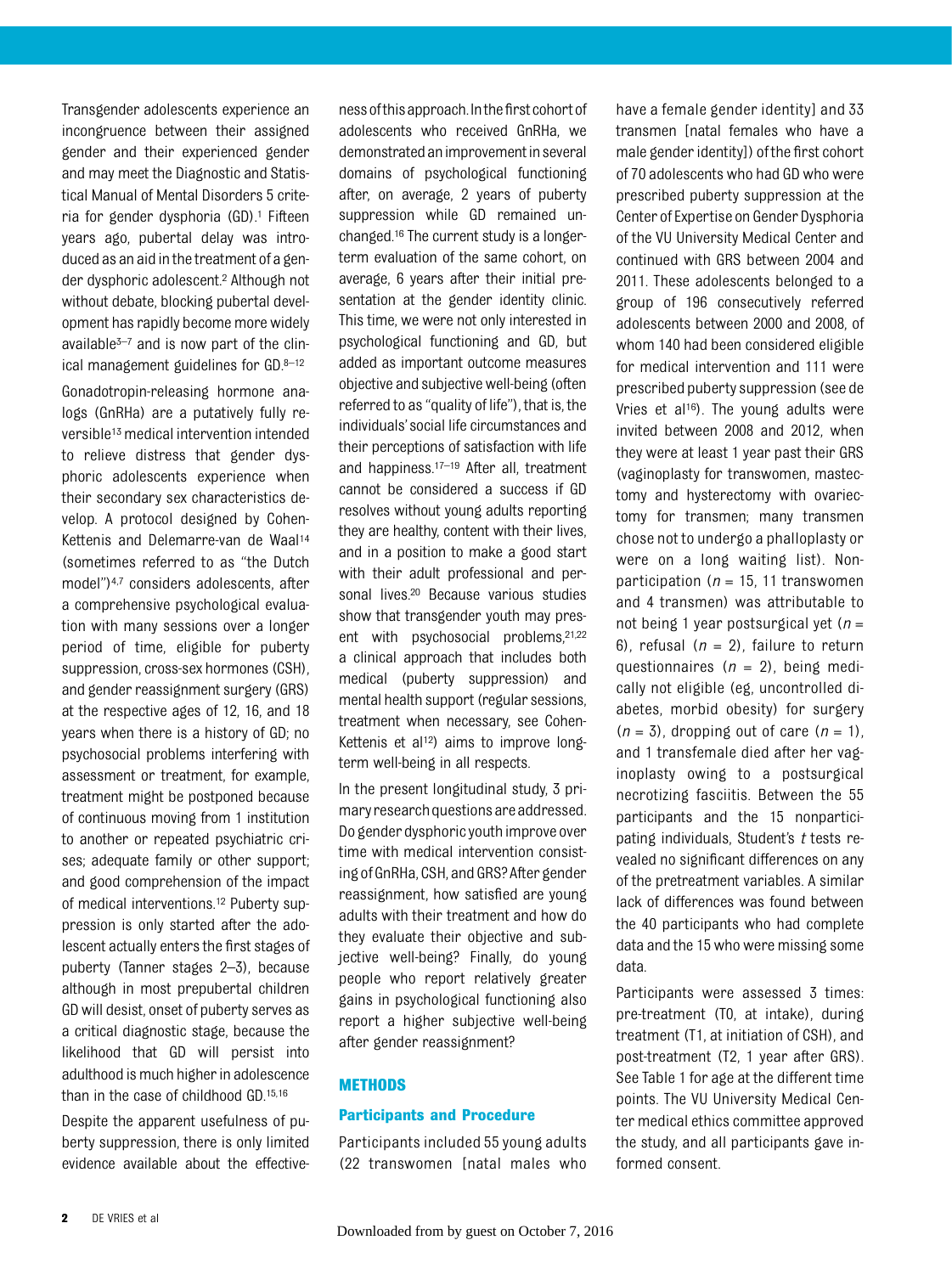| Variable                             | All Participants <sup>a</sup> ( $N = 55$ ) |               | Transwomen (Natal Males) $(N = 22)$ | Transmen (Natal Females) $(N = 33)$ |
|--------------------------------------|--------------------------------------------|---------------|-------------------------------------|-------------------------------------|
| Age, y                               | Mean (SD)                                  | Range         | Mean (SD)                           | Mean (SD)                           |
| At assessment PreT                   | 13.6(1.9)                                  | $11.1 - 17.0$ | 13.6(1.8)                           | 13.7(2.0)                           |
| At start of GnRHa                    | 14.8(1.8)                                  | $11.5 - 18.5$ | 14.8(2.0)                           | 14.9(1.9)                           |
| At start of CSH                      | 16.7(1.1)                                  | $13.9 - 19.0$ | 16.5(1.3)                           | 16.8(1.0)                           |
| At GRS                               | 19.2(0.9)                                  | $18.0 - 21.3$ | 19.6(0.9)                           | 19.0(0.8)                           |
| At assessment PostT                  | 20.7(1.0)                                  | $19.5 - 22.8$ | 21.0(1.1)                           | 20.5(0.8)                           |
| Full-scale intelligence <sup>b</sup> | 99.0 (14.3)                                | $70 - 128$    | 97.8 (14.2)                         | 100.4 (14.3)                        |

TABLE 1 Age at Different Treatment Milestones and Intelligence by Gender

PostT, post-treatment; PreT, pre-treatment.

a Comparisons between those who had complete data (n = 40) and those who had missing data on the CBCL/ABCL (n = 15) reveal no significant differences between the groups in age at any point in the study or in natal sex.

<sup>b</sup> WISC-R, the WISC-III, or the WAIS-III at first assessment, depending on age and time.45–<sup>47</sup>

#### **Measures**

Time wasthe predominate independent variable. Other demographic characteristics were incorporated in some models, including, age, natal sex, Full Scale Intelligence, and parent marital status; where significantly different they are reported.

#### Gender Dysphoria/Body Image

There was 1 indicator measuring GD (UtrechtGenderDysphoriaScale [UGDS]) and 3 indicators measuring body image (Body Image Scale [BIS] with primary, secondary, and neutral subscales). Higher UGDS (12 items, 1–5 range, total score ranging from 12–60) total scores indicate higher levels of GD, for example, "I feel a continuous desire to be treated as a man/woman."<sup>23</sup> There are separate versions of the UGDS for males and females with mostly different items, permitting no gender difference analyses. BIS (30 items, 1–5 range) higher scores indicate more dissatisfaction with primary sex characteristics (important gender-defining body characteristics, eg, genitals, breasts), secondary sex characteristics (less obvious genderdefining features, eg, hips, body hair), and neutral (hormonally unresponsive) body characteristics (eg, face, height).<sup>24</sup> The male and the female BIS are identical except for the sexual body parts. The UGDS and the BIS of the natal gender were administered at T0 and T1. At T1, we chose the UGDS of the assigned gender, because no physical changes had occurred yet and some were still

treated as their assigned gender. This way, however, decreased GD caused by social transitioning was not measured. At T2 young adults filled out the versions of their affirmed gender.

#### Psychological Functioning

There were 10 indicators assessing psychological functioning. To assess global functioning, the Children's Global Assessment Scale (CGAS) was used.25 The Beck Depression Inventory (BDI; 21 items, 0–3 range) indicates presence and severity of depressive symptoms.26 Spielberger's Trait Anger (TPI) and Spielberger's Trait Anxiety (STAI; 10 and 20 items, respectively, 1–4 range) scales of the State-Trait Personality Inventory were administered to assess the tendency to respond with anxiety or anger, respectively, to a threatening or annoying situation.27,28

Behavioral and emotional problems were assessed by the total, internalizing, and externalizing T scores as well as clinical range scores for these 3 indices (T score  $>63$ ) of the Child/Adult Behavior Checklist (CBCL at T0 and T1, ABCL at T2), the Youth/Adult Self-Report (YSR at T0 and T1, ASR at T2).29–<sup>31</sup> Items referring to GD in the CBCL/YSR and ABCL/ASR were scored as 0 (for more explanation, see Cohen-Kettenis et al<sup>32</sup>).

#### Objective and Subjective Well-Being (T2 Only)

A self-constructed questionnaire was used to ask the young adults about their current life circumstances, such as living conditions, school and employment, and social support (objective wellbeing), and satisfaction with treatment (subjective well-being). Three instruments further assessed subjective well-being. To measure quality of life, the WHOQOL-BREF (quality of life measure developed by the World Health Organization) was administered (24 items, 4 domains: Physical Health, Psychological Health, Social Relationships, and Environment, 1–5 range with higher scores indicating better quality of life).17 The Satisfaction With Life Scale (SWLS, 5 items, 5–35 range, 20 being neutral) was used to assess life satisfaction.18 Higher scores on the Subjective Happiness Scale (SHS, 4 items, 7-point Likert scale, average score 1–7) reflect greater happiness.19

#### Data Analyses

General Linear Models examined the repeated measures with an analysis of variance-based model, incorporating continuous and categorical predictors, and correcting for the unbalanced cell sizes. Linear and quadratic effects of the 14 indicators across 3 time points, with time as the within-subjects factor, and sex as a between-subjects factor in a second set of analyses are reported in Tables 2 and 3 and Fig 1. A linear effect signifies an overall change across T0 to T2. A quadratic effect signifies that the change was not continuous, such as when an indicator does not improve from T0 to T1 but improves from T1 to T2. It is possible to have both a significant linear and quadratic effect on the same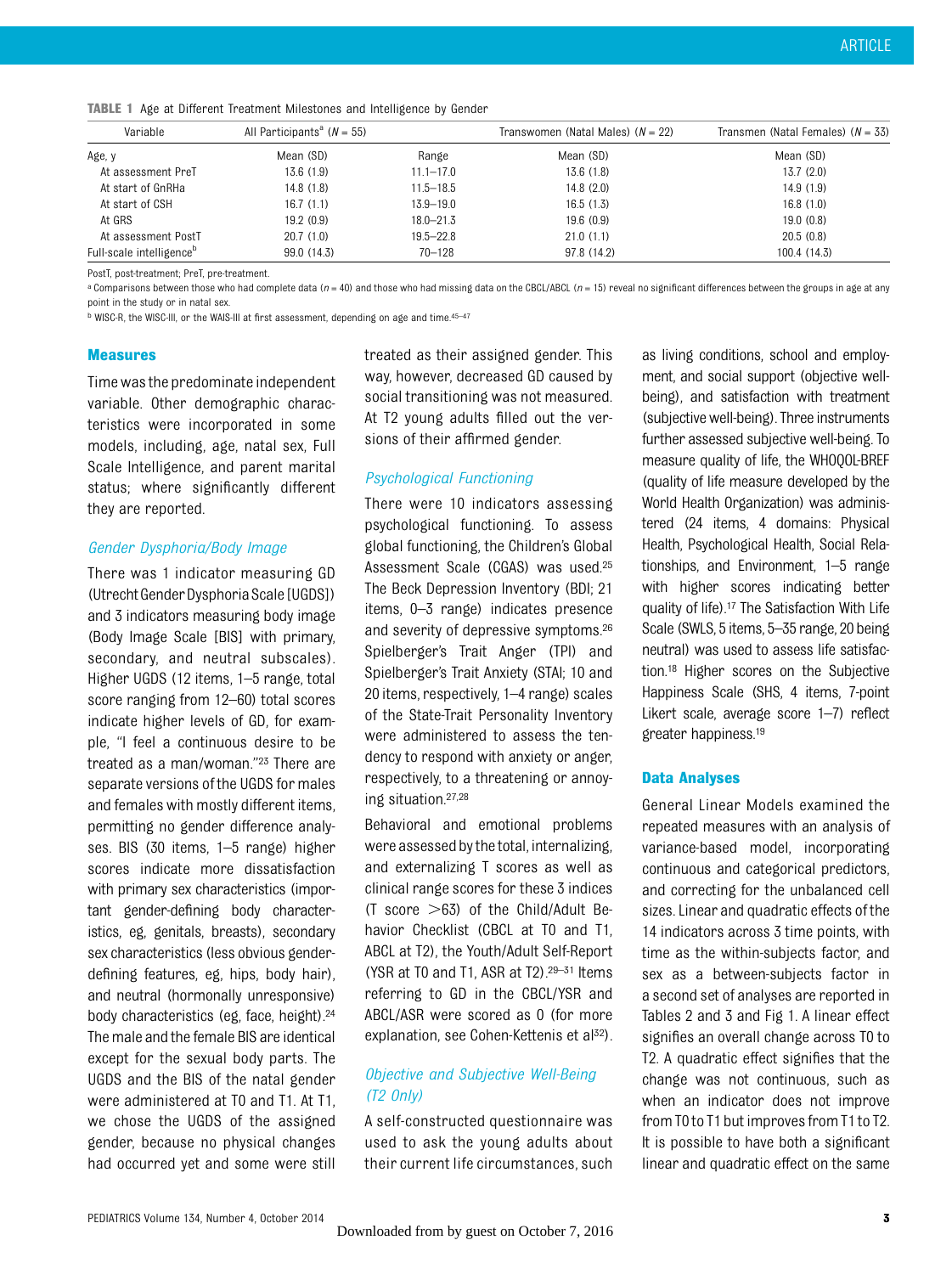TABLE 2 Gender Dysphoria and Body Image of Adolescents at Intake (T0), While on Puberty Suppression (T1), and After Gender Reassignment (T2)

|                               | $N^{\rm a}$ | T <sub>0</sub> | T1            | T <sub>2</sub> | $T0-T2$  | Time                           | Time $\times$ Sex              |
|-------------------------------|-------------|----------------|---------------|----------------|----------|--------------------------------|--------------------------------|
|                               |             |                |               |                | $t$ test | Linear Effect Quadratic Effect | Linear Effect Quadratic Effect |
|                               |             | Mean (SD)      | Mean (SD)     | Mean (SD)      | P        | $\overline{P}$                 | $\overline{P}$                 |
| UGDS                          | 33          | 53.51 (8.29)   | 54.39 (7.70)  | 15.81 (2.78)   | < 0.001  |                                |                                |
| MtF                           | 11          | 47.07 (11.05)  | 48.95 (10.80) | 17.27 (2.57)   | < 0.001  | < 0.01                         | n/a                            |
|                               |             |                |               |                |          | < 0.01                         |                                |
| FtM                           | 22          | 56.74 (3.74)   | 57.11 (3.40)  | 15.08 (2.64)   | < 0.001  | < 0.01                         | n/a                            |
|                               |             |                |               |                |          | < 0.01                         |                                |
| Body Image (BIS)              |             |                |               |                |          |                                |                                |
| Primary sex characteristics   | 45          | 4.13(0.59)     | 4.05(0.60)    | 2.59(0.82)     | < 0.001  | < 0.01                         | .01                            |
|                               |             |                |               |                |          | < 0.01                         | .45                            |
| MtF                           | 17          | 4.03(0.68)     | 3.82(0.56)    | 2.07(0.74)     | < 0.001  |                                |                                |
| FtM                           | 28          | 4.18(0.53)     | 4.13(0.60)    | 2.89(0.71)     | < 0.001  |                                |                                |
| Secondary sex characteristics | 45          | 2.73(0.72)     | 2.86(0.67)    | 2.27(0.56)     | < 0.001  | < 0.01                         | .10                            |
|                               |             |                |               |                |          | < 0.01                         | < 0.001                        |
| MtF                           | 17          | 2.63(0.60)     | 2.34(0.68)    | 1.93(0.63)     | < 0.001  |                                |                                |
| FtM                           | 28          | 2.80(0.72)     | 3.18(0.43)    | 2.48(0.40)     | .05      |                                |                                |
| Neutral body characteristics  | 45          | 2.35(0.68)     | 2.49(0.53)    | 2.23(0.49)     | .29      | .29                            | .007                           |
|                               |             |                |               |                |          | .01                            | .01                            |
| MtF                           | 17          | 2.57(0.70)     | 2.29(0.50)    | 2.09(0.56)     | .014     |                                |                                |
| FtM                           | 28          | 2.21(0.64)     | 2.61(0.52)    | 2.32(0.44)     | .40      |                                |                                |

FtM, female to male transgender; MtF, male to female transgender; n/a, not applicable.

a Participants who had complete data at all 3 waves were included. Some assessments were added to the study later, yielding fewer total participants for those scales.

indicator. Other potential betweensubjects factors (age, total IQ, parental marital status) were examined but excluded owing to a lack of relationship with the 14 indicators at T0. The 1 exception, age predicting secondary sex characteristics, is described below in the findings. We compared T2 sample means to population norms for subjective wellbeing using 1-sample  $t$  tests from previously published validation studies. Finally, we examined T2 subjective wellbeing correlations with residual change scores from T0 to T2 on the 14 indicators (an indicator of who improved relatively more or less over time).

All measures used were self-reported, except the CGAS (attending clinician) and the CBCL/ASR (parents). Each participant was given all measures at each of3assessments.Numbersvariedacross indicators owing to the later inclusion of the YSR, CGAS, BDI, TPI, and STAI, yielding 8 persons who had missing data at T0 and a clinician error yielding missing data at T1 for 10 participants on the UGDS. Dutch versions were used (see de Vries et al16).

#### RESULTS

#### Gender Dysphoria and Body **Satisfaction**

Figure 1 and Table 2 show that GD and body image difficulties persisted through puberty suppression (at T0 and T1) and remitted after the administration of CSH and GRS (at T2) (significant linear effects in 3 of 4 indicators, and significant quadratic effects in all indicators). Time by sex interactions revealed that transwomen reported more satisfaction over time with primary sex characteristics than transmen and a continuous improvement in satisfaction with secondary and neutral sex characteristics. Transmen reported more dissatisfaction with secondary and neutral sex characteristics at T1 than T0, but improvement in both from T1 to T2. Age was a significant covariate with secondary sex characteristics (the only significant demographic covariate with any outcome indicator in the study), indicating that older individuals were more dissatisfied at T0, but the age gap in body satisfaction narrowed over time (F(1, 42)  $= 8.18; P < .01$ ).

#### Psychological Functioning

As presented in Table 3, significant linear effects showed improvement over time in global functioning (CGAS), CBCL/ ABCL total, internalizing and externalizing T scores, and YSR/ASR total and internalizing T scores. Quadratic effects revealed decreases from T0 to T1 followed by increases from T1 to T2 in depression and YSR/ASR internalizing T scores. Quadratic trends revealed decreases from T0 to T1, followed by increases from T1 to T2 in depression and YSR/ASR internalizing T scores. For all CBCL/ABCL and YSR/ASR indicators except YSR/ASR externalizing, the percentage in the clinical range dropped significantly (McNemar's test, P value  $<$ 0.05) from T0 to T1, from T0 to T2, or from T1 to T2.

Over time, transmen showed reduced anger, anxiety, and CBCL/ABCL externalizing  *scores, whereas transwomen* showed stable or slightly more symptomatology on these measures. Transwomen improved in CBCL/ABCL total T scores in a quadratic fashion (all the improvement between T1 and T2),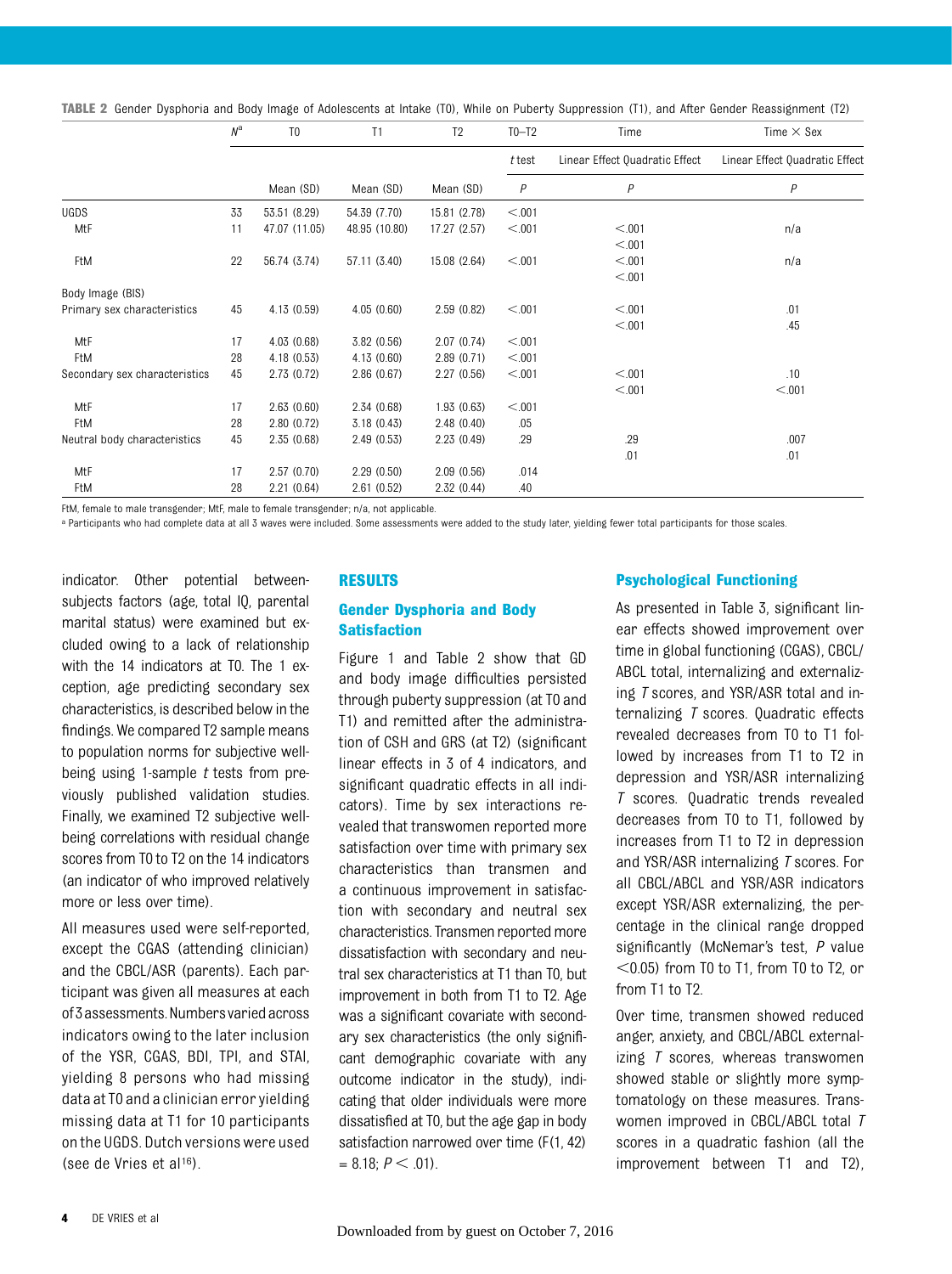TABLE 3 Psychological Functioning of Adolescents at Intake (T0), While on Puberty Suppression (T1), and After Gender Reassignment (T2)

|                           | $\mathit{N}^{\mathrm{a}}$ | T <sub>0</sub>  | T1              | T <sub>2</sub> | $T0-T2$        | Time                           | Time $\times$ Sex              |
|---------------------------|---------------------------|-----------------|-----------------|----------------|----------------|--------------------------------|--------------------------------|
|                           |                           |                 |                 |                | $t$ test       | Linear Effect Quadratic Effect | Linear Effect Quadratic Effect |
|                           |                           | Mean (SD)       | Mean (SD)       | Mean (SD)      | $\overline{P}$ | $\overline{P}$                 | $\overline{P}$                 |
| Global functioning (CGAS) | 32                        | 71.13 (10.46)   | 74.81 (9.86)    | 79.94 (11.56)  | < 0.001        | < .001                         | .89                            |
|                           |                           |                 |                 |                |                | .61                            | .68                            |
| MtF                       | 15                        | 74.33 (7.53)    | 78.20 (9.56)    | 82.40 (8.28)   | < 0.001        |                                |                                |
| FtM                       | 17                        | 67.65 (11.87)   | 70.65 (9.89)    | 76.29 (14.48)  | .02            |                                |                                |
| Depression (BDI)          | 32                        | 7.89 (7.52)     | 4.10(6.17)      | 5.44(8.40)     | .21            | .23                            | .66                            |
| MtF                       | 12                        | 4.73 (4.20)     | 2.25(3.54)      | 3.38 (4.40)    | .12            | .04                            | .49                            |
| FtM                       | 20                        | 10.09 (8.34)    | 5.05 (7.08)     | 6.95(9.83)     | .32            |                                |                                |
| Anger (TPI)               | 32                        | 17.55 (5.72)    | 17.22 (5.61)    | 16.01 (5.28)   | .20            | .15                            | .04                            |
|                           |                           |                 |                 |                |                | .52                            | .12                            |
| MtF                       | 12                        | 14.17 (3.01)    | 14.00 (3.36)    | 5.58 (3.92)    | .18            |                                |                                |
| FtM                       | 20                        | 19.55 (5.96)    | 19.25 (5.69)    | 16.56 (6.06)   | .05            |                                |                                |
| Anxiety (STAI)            | 32                        | 39.57 (10.53)   | 37.52 (9.87)    | 37.61 (10.39)  | .45            | .42                            | .05                            |
|                           |                           |                 |                 |                |                | .47                            | .52                            |
| MtF                       | 12                        | 31.87 (7.42)    | 31.71 (8.36)    | 35.83 (10.22)  | .14            |                                |                                |
| FtM                       | 20                        | 44.41 (9.06)    | 41.59 (9.03)    | 39.20 (10.53)  | .12            |                                |                                |
| CBCL-ABCL                 |                           |                 |                 |                |                |                                |                                |
| Total T score             | 40                        | 60.20 (12.66)   | 54.70 (11.58)   | 48.10 (9.30)   | < 0.001        | < 0.001                        | .25                            |
| % Clinical                |                           | $38_x$          | 20 <sub>y</sub> | $5_y$          |                | .68                            | .03                            |
| MtF                       | 15                        | 57.40 (12.76)   | 49.67 (12.29)   | 48.13 (12.58)  | .002           |                                |                                |
| FtM                       | 25                        | 61.88 (12.56)   | 57.72 (10.23)   | 48.08 (6.95)   | < 0.001        |                                |                                |
| Int T score               | 40                        | 60.83 (12.36)   | 54.42 (10.58)   | 50.45 (10.04)  | < 0.01         | < 0.01                         | .91                            |
| % Clinical                |                           | $30_x$          | $12.5_v$        | $10_v$         |                | .42                            | .33                            |
| MtF                       | 15                        | 59.40 (10.03)   | 50.93 (11.15)   | 48.73 (12.61)  | < 0.001        |                                |                                |
| FtM                       | 25                        | 61.68 (13.70)   | 56.52 (9.86)    | 51.48 (8.25)   | < 0.001        |                                |                                |
| Ext T score               | 40                        | 57.85 (13.73)   | 53.85 (12.77)   | 47.85 (8.59)   | < 0.001        | < 0.01                         | .19                            |
| % Clinical                |                           | $40_x$          | 25 <sub>x</sub> | $2.5_v$        |                | .43                            | .12                            |
| MtF                       | 15                        | 52.53 (14.11)   | 47.87 (12.07)   | 46.33 (10.95)  | .10            |                                |                                |
| FtM                       | 25                        | 61.04 (12.71)   | 57.44 (12.01)   | 48.76 (6.89)   | < 0.001        |                                |                                |
| YSR-ASR                   |                           |                 |                 |                |                |                                |                                |
| Total T score             | 43                        | 54.72 (12.08)   | 49.16 (11.16)   | 48.53 (9.46)   | .005           | .005                           | .28                            |
| % Clinical                |                           | 30 <sub>x</sub> | $14_{xy}$       | 7 <sub>y</sub> |                | .07                            | .75                            |
| MtF                       | 17                        | 50.65 (12.19)   | 45.94 (12.24)   | 47.24 (12.28)  | .28            |                                |                                |
| FtM                       | 26                        | 57.38 (11.47)   | 51.27 (10.08)   | 49.38 (7.21)   | .01            |                                |                                |
| Int T score               | 43                        | 55.47 (13.08)   | 48.65 (12.33)   | 50.07 (11.15)  | .03            | .03                            | .87                            |
| % Clinical                |                           | 30 <sub>x</sub> | $9.3_v$         | $11.6_{xy}$    |                | .008                           | .73                            |
| MtF                       | 17                        | 54.00 (12.31)   | 47.59 (14.26)   | 48.12 (12.54)  | .04            |                                |                                |
| FtM                       | 26                        | 56.42 (13.86)   | 49.35 (11.13)   | 51.35 (10.19)  | .17            |                                |                                |
| Ext T score               | 43                        | 52.77 (12.47)   | 49.44 (9.59)    | 49.44 (9.37)   | .14            | .14                            | .005                           |
| % Clinical                |                           | $21_x$          | $11.6_x$        | $7_{x}$        |                | .09                            | .14                            |
| MtF                       | 17                        | 46.00 (11.58)   | 44.71 (9.53)    | 50.24 (11.18)  | .17            |                                |                                |
| FtM                       | 26                        | 57.16 (11.14)   | 52.54 (8.43)    | 48.92 (8.18)   | .006           |                                |                                |

FtM, female to male transgender; MtF, male to female transgender.

<sub>xy</sub> Percent clinical range, shared subscripts indicate no significant difference in values. In no case was an increase in percent in the clinical range significant from 1 time point to any other time point, indicating an overall decline or stability of clinical symptoms over time.

a Participants who had complete data at all 3 waves were included. Some assessments were added to the study later, yielding fewer total participants for those scales.

whereas transmen improved steadily across the 3 time points (linear effect only).

#### Objective Well-Being

At T2, the participants were vocationally similar to the Dutch population except they were slightly more likely to live with parents (67% vs 63%), and more likely, when studying, to be pursuing higher education (58% vs 31%).33

Families were supportive of the transitioning process: 95% of mothers, 80% of fathers, and 87% of siblings. Most (79%) young adults reported having 3 ormorefriends,were satisfiedwiththeir male (82%) and female peers (88%), and almost all (95%) had received support from friends regarding their gender reassignment. After their GRS, many participants (89%) reported having been never or seldom called names or harassed. The majority (71%) had experienced social transitioning as easy.

#### Subjective Well-Being

None of the participants reported regret during puberty suppression, CSH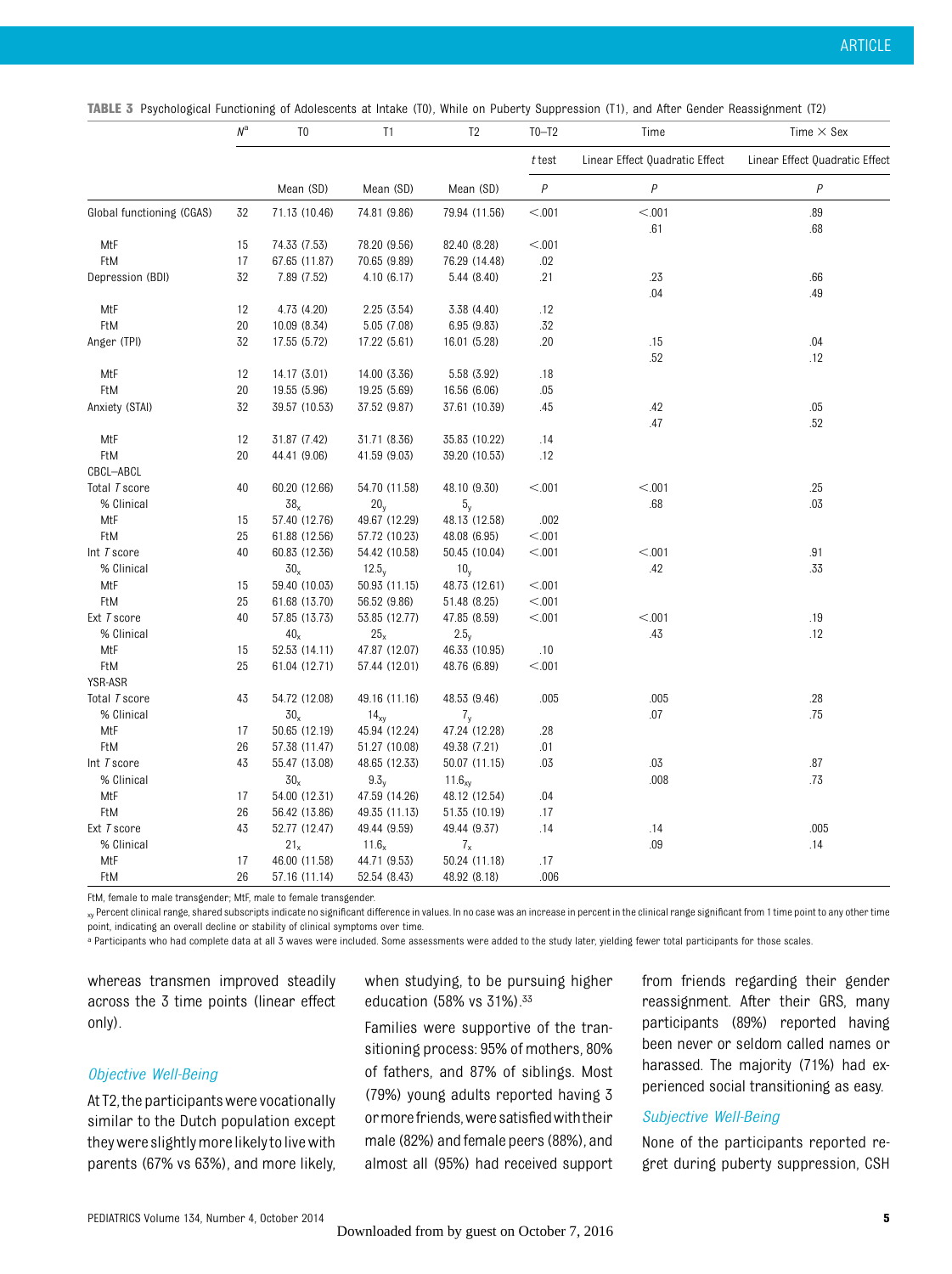

Eta Squared for Linear and Quadratic Effects

- (a) Primary sex characteristics Time: .79 ( $P < .001$ ), .66 ( $P < .001$ ), Time  $\times$  sex: .14 ( $P = .01$ ), .01 ( $P = .45$ ),
- (b) Secondary sex characteristics Time: .31( $P < .001$ ), .30 ( $P < .001$ ), Time  $\times$  sex: .06 (P = .10), .22 (P < .001)
- (c) Neutral body characteristics Time: .07( $P < .001$ ), .09 ( $P = .29$ ) Time  $\times$  sex: .16 (P = .007), .15 (P = .01)

FIGURE 1

BIS<sup>23</sup> for transwomen and transmen at T0 (pretreatment, at intake), T1 (during treatment, at initiation of cross-gender hormones), and T2 (post-treatment, 1 year after GRS).

treatment, or after GRS. Satisfaction with appearance in the new gender was high, and at T2 no one reported being treated by others as someone of their assigned gender. All young adults reported they were very or fairly satisfied with their surgeries.

Mean scores on WHOQOL-BREF, the SWLS, and the SHS are presented in Table 4, together with scores from large validation and reliability studies of these measures,17,19,34 revealing similar scores in all areas except WHOQOL-Environment subdomain, which was higher for the participants than the norm. There were some differences across gender; transwomen scored higher than transmen on the SWLS (mean = 27.7;  $SD = 5.0$  vs mean = 23.2;  $SD = 6.0$ ;  $t(52)$ 

 $= 2.82$ ;  $P < .01$ ) and on the psychological subdomain of the WHOQOL  $(mean = 15.77; SD = 2.0 \text{ vs mean } =$ 13.92; SD = 2.5;  $t$  (53) = 2.95;  $P < .01$ ).

#### Correlations With Residual Change Scores

The residual change scores of secondary sex characteristics, global functioning, depression, anger, anxiety, and YSR total, internalizing and externalizing from T0 to T2, were significantly correlated with the 6 T2 quality of life indicators. Most correlation coefficients were within the moderate to large magnitude (eg, 0.30–0.60), except depression, which was highly correlated (0.60–0.80) (see Table 5).

#### **DISCUSSION**

Resultsofthisfirstlong-termevaluation of puberty suppression among transgender adolescents after CSH treatment and GRS indicate that not only was GD resolved, but well-being was in many respects comparable to peers.

The effectiveness of CSH and GRS for the treatment of GD in adolescents is in line with findings in adult transsexuals. 35,36 Whereas some studies show that poor surgical results are a determinant of postoperative psychopathology and of dissatisfaction and regret,37,38 all young adults in this study were generally satisfied with their physical appearance and none regretted treatment. Puberty suppression had caused their bodies to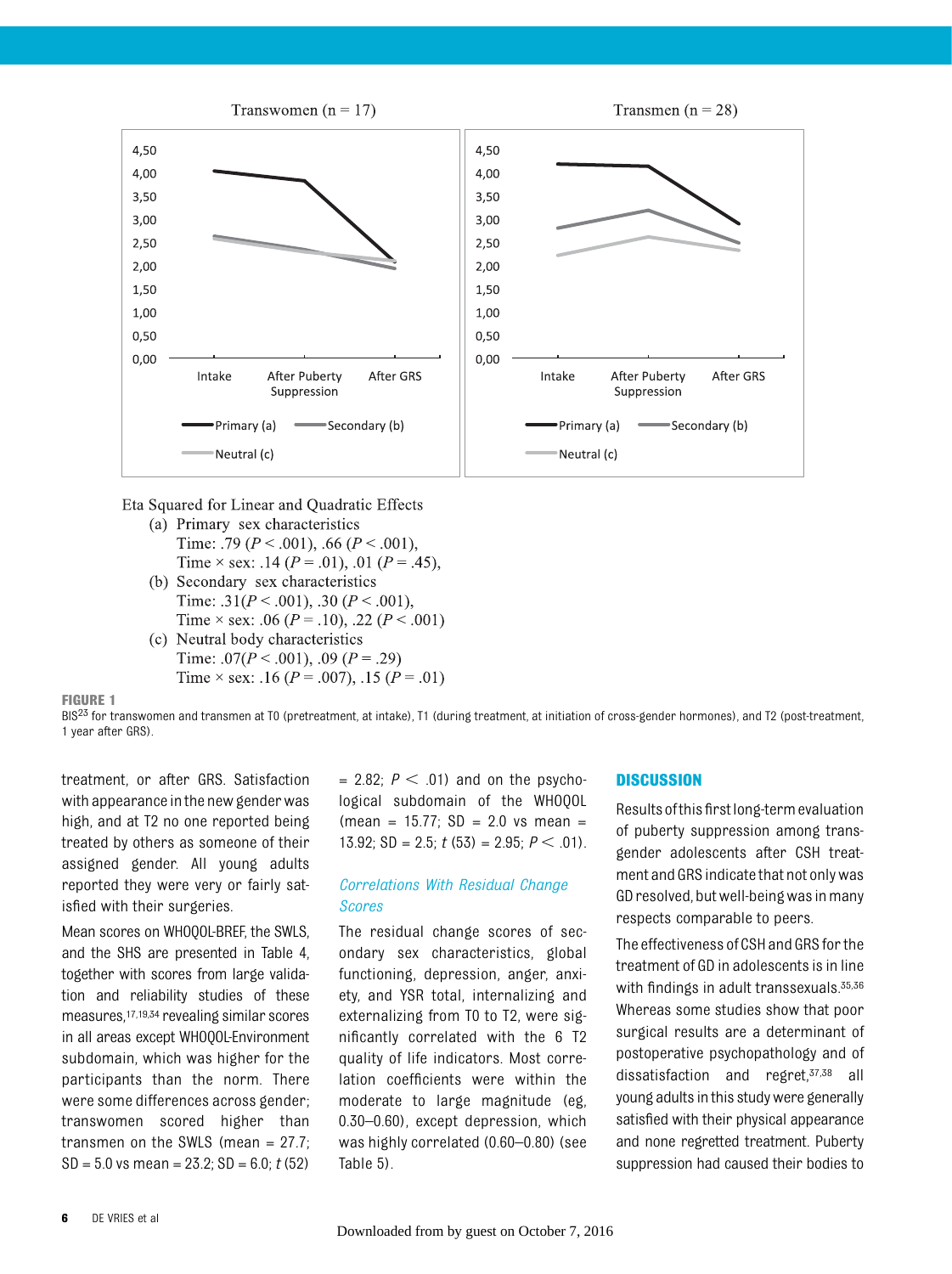TABLE 4 Subjective Well-Being: Quality of Life, Satisfaction With Life, and Subjective Happiness Mean Scores With Scores From Validation Studies

|                              |    | Mean (SD)    | Range          | Validation Studies Scores Mean (SD) | Comparison P |
|------------------------------|----|--------------|----------------|-------------------------------------|--------------|
| WHOOOL <sup>ª</sup> Physical | 55 | 15.22 (2.49) | $8.6 - 20.0$   | 15.0 $(2.9)^{D}$                    | .56          |
| WHOOOL Psychological         | 55 | 14.66 (2.44) | $6.67 - 20.0$  | 14.3 $(2.8)^b$                      | .24          |
| WHOQOL Social Relations      | 55 | 14.91 (2.35) | $9.3 - 20.00$  | 14.5 $(3.4)^b$                      | .18          |
| WHOOOL Environment           | 55 | 15.47 (2.06) | $10.5 - 20.00$ | 13.7 $(2.6)^{D}$                    | < 0.01       |
| SWLS                         | 54 | 24.98(6.0)   | $9.0 - 35.0$   | $26.18(5.7)^{\circ}$                | .16          |
| <b>SHS</b>                   | 54 | 4.73 (0.77)  | $2.75 - 6.0$   | 4.89 $(1.1)^d$                      |              |

a WHOQOL, Bref, Skevington et al.16

<sup>b</sup> International field trial, ages 21 to 30 years, Skevington et al.16

c Dutch young adults, Arindell et al.33

d US Public College Students, Lyubomirsky.18

not (further) develop contrary to their experienced gender.

Psychological functioning improved steadily over time, resulting in rates of clinical problems that are indistinguishable from general population samples (eg, percent inthe clinical range dropped from 30% to 7% on the YSR/ASR<sup>30</sup>) and quality of life, satisfaction with life, and subjective happiness comparable to same-age peers.17,19,34 Apparently the clinical protocol of a multidisciplinary team with mental health professionals, physicians, and surgeons gave these formerly gender dysphoric youth the opportunity to develop into well-functioning young adults. These individuals, of whom an even higher percentage than the general population were pursuing higher education, seem different from the

transgender youth in community samples with high rates of mental health disorders, suicidality and self-harming behavior, and poor access to health services.21,22,39,40

In this study, young adults who experienced relatively greater improvements in psychological functioning were more likely to also report higher levels of subjective postsurgical well-being. This finding suggests value to the protocol that involves monitoring the adolescents' functioning, physically and psychologically, over many years, and providing more support whenever necessary.

This clinic-referred sample perceived the Environmental subdomain (with items like "access to health and social care" and "physical safety and secu-

rity") of the WHOQOL-BREF as even better than the Dutch standardization sample.17 Whereas in some other contexts transgender youth may experience gender-related abuse and victimization,22,41,42 the positive results may also be attributable to supportive parents, open-minded peers, and the social and financial support (treatment is covered by health insurance) that gender dysphoric individuals can receive in the Netherlands.

Both genders benefitted from the clinical approach, although transwomen showed more improvement in body image satisfaction (secondary sex characteristics) and in psychological functioning (anger and anxiety). None of the transmen in this study had yet had a phalloplasty because of waiting lists or

|  |  |  |  |  |  | <b>TABLE 5</b> Correlations Between Residual Change in Psychological Functioning Over Time and Young Adult Subjective Well-Being |  |  |  |  |
|--|--|--|--|--|--|----------------------------------------------------------------------------------------------------------------------------------|--|--|--|--|
|--|--|--|--|--|--|----------------------------------------------------------------------------------------------------------------------------------|--|--|--|--|

|                               |                  | WHOQOL BREF     |                 |                |                 |                 |
|-------------------------------|------------------|-----------------|-----------------|----------------|-----------------|-----------------|
|                               | Physical         | Psychological   | Social          | Environment    | <b>SWLS</b>     | <b>SHS</b>      |
| Gender dysphoria (UGDS)       | $0.01$ (.97)     | 0.05(75)        | $-0.09$ (.57)   | $-0.02$ (.89)  | $0.06$ $(.71)$  | 0.30(0.04)      |
| Body image subscales (BIS)    |                  |                 |                 |                |                 |                 |
| Primary sex characteristics   | $-0.22$ (.14)    | $-0.25(0.09)$   | $-0.35$ (.02)   | $-0.04$ (.78)  | $-0.22$ (.14)   | $-0.21$ (.17)   |
| Secondary sex characteristics | $-0.39$ (.006)   | $-0.45$ (<.001) | $-0.47$ (<.001) | $-0.34$ (.02)  | $-0.35$ (.02)   | $-0.26$ (.08)   |
| Neutral body characteristics  | $-0.21$ (.16)    | $-0.27$ (.07)   | $-0.15$ (.32)   | $-0.28$ (.06)  | $-0.26$ (.08)   | $-0.16$ (.28)   |
| Psychological functioning     |                  |                 |                 |                |                 |                 |
| Global functioning (CGAS)     | $0.60 \le 0.001$ | $0.52$ $(.002)$ | $0.52$ $(.002)$ | $0.27$ $(.14)$ | $0.58$ (<.001)  | $0.50$ $(.004)$ |
| Depression (BDI)              | $-0.76$ (<.001)  | $-0.72$ (<.001) | $-0.51$ (.002)  | $-0.49$ (.003) | $-0.61$ (<.001) | $-0.77$ (<.001) |
| Trait anger (TPI)             | $-0.37(0.03)$    | $-0.18$ (.31)   | $-0.22$ (.20)   | $-0.29$ (.09)  | $-0.33(0.07)$   | $-0.35$ (.05)   |
| Trait anxiety (STAI)          | $-0.58$ (<.001)  | $-0.64$ (<.001) | $-0.38$ (.03)   | $-0.44$ (.01)  | $-0.49$ (.004)  | $-0.57$ (<.001) |
| CBCL-ABCL                     |                  |                 |                 |                |                 |                 |
| Total <i>T</i> score          | $-0.20$ (.20)    | $-0.12$ (.45)   | $-0.07$ (.65)   | $-0.14$ (.35)  | $-0.32$ (.03)   | $-0.16$ (.29)   |
| Internalizing T score         | $-0.29(0.06)$    | $-0.29(0.06)$   | $-0.23$ (.14)   | $-0.12$ (.44)  | $-0.48$ (<.001) | $-0.36(0.02)$   |
| Externalizing T score         | $-0.13$ (.40)    | $-0.05$ (.75)   | $0.16$ (.29)    | $-0.20$ (.19)  | $-0.15$ (.36)   | 0.00(.99)       |
| Youth Self Report (YSR-ASR)   |                  |                 |                 |                |                 |                 |
| Total T score                 | $-0.53$ (<.001)  | $-0.45$ (.002)  | $-0.33$ (.03)   | $-0.42$ (.005) | $-0.52$ (<.001) | $-0.55$ (<.001) |
| Internalizing T score         | $-0.62$ (<.001)  | $-0.61$ (<.001) | $-0.47$ (<.001) | $-0.40$ (.007) | $-0.66$ (<.001) | $-0.60$ (<.001) |
| Externalizing T score         | $-0.23$ (.13)    | $-0.10$ (.53)   | $-0.07$ (.67)   | $-0.37(0.02)$  | $-0.22$ (.15)   | $-0.35$ (.02)   |

P values are in parentheses.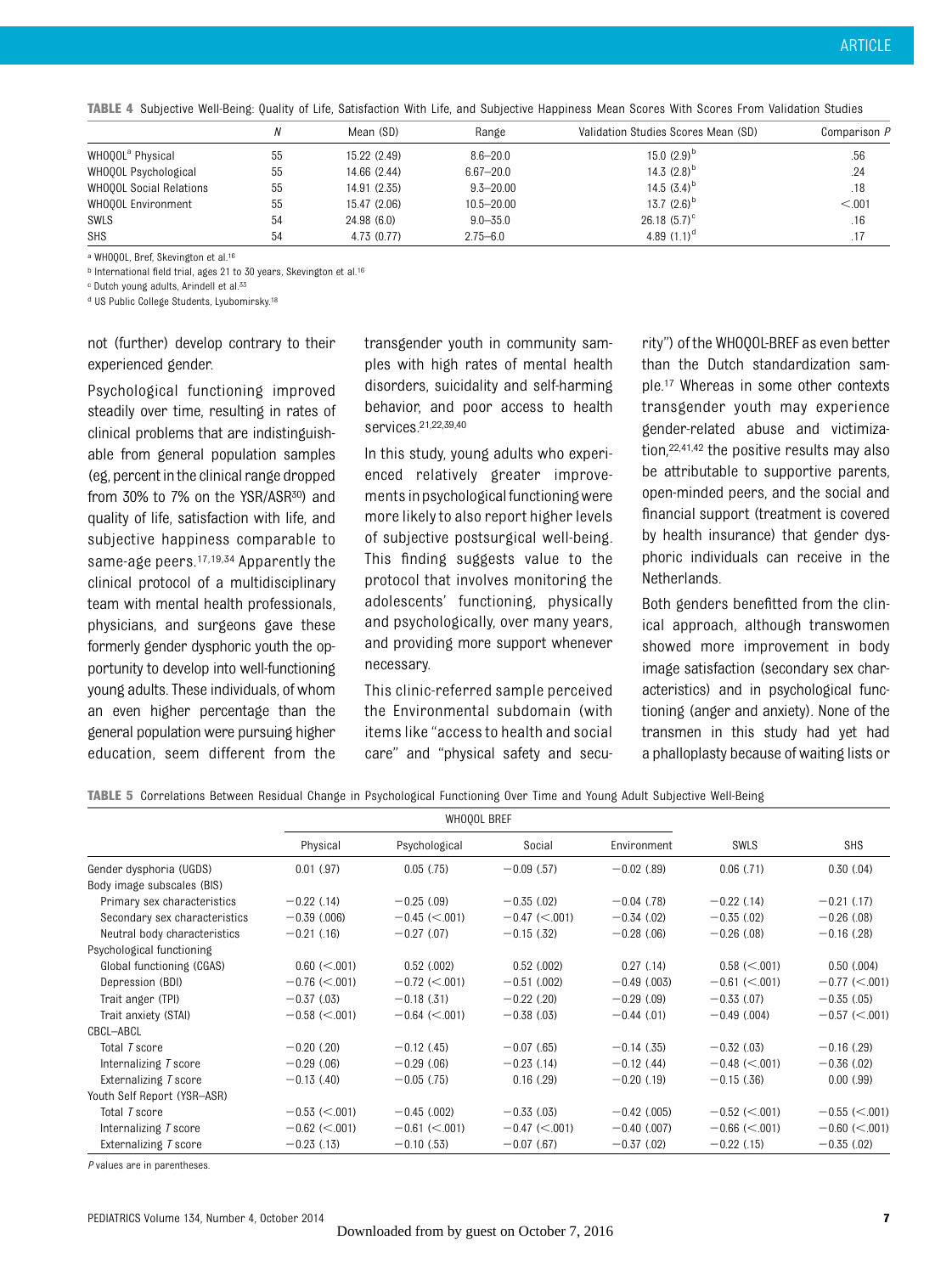a desire for improved surgery techniques. This finding warrants further study of the specific concerns of young transmen.

Despite promising findings, there were various limitations. First, the study sample was small and came from only 1 clinic. Second, this study did not focus on physical side effects of treatment. Publications on physical parameters of the same cohort of adolescents are submitted or in preparation. A concurring finding exists in the 22-year follow-up of the well-functioning first case now at age 35 years who has no clinical signs of a negative impact of earlier puberty suppression on brain development, metabolic and endocrine parameters, or bone mineral density.<sup>43</sup> Third, despite the absence of pretreatment differences on measured indicators, a selection bias could exist between adolescents of the original cohort that participated in this study compared with nonparticipants.

Age criteria for puberty suppression and CSH are under debate, although they worked well for adolescents in the current study. Especially in natal females, pubertywill often start beforethe age of 12 years. Despite the fact that developing evidence suggests that cognitive and affective cross-gender identification, social role transition, and age atassessmentare relatedtopersistence of childhood GD into adolescence, predicting individual persistence at a young age will always remain difficult.<sup>44</sup> The age criterion of 16 years for the start of CSH may be problematic especially for transwomen, as growth in height continues as long as cross-sex steroids are not provided (causing the growth plates to close). Therefore, psychological maturity and the capacity to give full informed consent may surface as the required criteria for puberty suppression and CSH45 in cases that meet other eligibility criteria.

#### **CONCLUSIONS**

Results of this study provide first evidence that, after CSH and GRS, a treatment protocol including puberty suppression leads to improved psychological functioning of transgender adolescents. While enabling them to make important age-appropriate developmental transitions, it contributes to a satisfactory objective and subjective well-being in young adulthood. Clinicians should realize that it is not only early medical intervention that determines this success, but also a comprehensive multidisciplinary approach that attends to the adolescents' GD as well as their further well-being and a supportive environment.

#### ACKNOWLEDGMENTS

The authors thank the young adults and their parents for their repeated participation in this study over the years.

#### REFERENCES

- 1. American Psychiatric Association. Diagnostic and Statistical Manual of Mental Disorders. 5th ed. Washington, DC: American Psychiatric Association; 2013
- 2. Cohen-Kettenis PT, van Goozen SH. Pubertal delay as an aid in diagnosis and treatment of a transsexual adolescent. Eur Child Adolesc Psychiatry. 1998;7(4):246–248
- 3. Nakatsuka M. [Adolescents with gender identity disorder: reconsideration of the age limits for endocrine treatment and surgery.] Seishin Shinkeigaku Zasshi. 2012; 114(6):647–653
- 4. Zucker KJ, Bradley SJ, Owen-Anderson A, Singh D, Blanchard R, Bain J. Pubertyblocking hormonal therapy for adolescents with gender identity disorder: a descriptive clinical study. J Gay Lesbian Ment Health. 2010;15(1):58–82
- 5. Hewitt JK, Paul C, Kasiannan P, Grover SR, Newman LK, Warne GL. Hormone treatment of gender identity disorder in a cohort of children and adolescents. Med J Aust. 2012; 196(9):578–581
- 6. Olson J, Forbes C, Belzer M. Management of the transgender adolescent. Arch Pediatr Adolesc Med. 2011;165(2):171–176
- 7. Spack NP, Edwards-Leeper L, Feldman HA, et al. Children and adolescents with gender identity disorder referred to a pediatric medical center. Pediatrics. 2012;129(3): 418–425
- 8. Byne W, Bradley SJ, Coleman E, et al. Treatment of gender identity disorder. Am J Psychiatry. 2012;169(8):875–876
- 9. Adelson SL. Practice parameter on gay, lesbian, or bisexual sexual orientation, gender nonconformity, and gender discordance in children and adolescents. J Am Acad Child Adolesc Psychiatry. 2012;51(9): 957–974
- 10. Hembree WC, Cohen-Kettenis P, Delemarrevan de Waal HA, et al. Endocrine treatment of transsexual persons: an Endocrine Society clinical practice guideline. J Clin Endocrinol Metab. 2009;94(9):3132– 3154
- 11. Coleman E, Bockting W, Botzer M, et al. Standards of care for the health of transsexual, transgender, and gender-nonconforming people, version 7. Int J Transgenderism. 2012;13(4): 165–232
- 12. Cohen-Kettenis PT, Steensma TD, de Vries AL. Treatment of adolescents with gender

dysphoria in the Netherlands. Child Adolesc Psychiatr Clin N Am. 2011;20(4):689– 700

- 13. Thornton P, Silverman LA, Geffner ME, Neely EK, Gould E, Danoff TM. Review of outcomes after cessation of gonadotropin-releasing hormone agonist treatment of girls with precocious puberty. Pediatr Endocrinol Rev Mar. 2014;11(3):306–317
- 14. Delemarre-van de Waal HA, Cohen-Kettenis PT. Clinical management of gender identity disorder in adolescents: a protocol on psychological and paediatric endocrinology aspects. Eur J Endocrinol. 2006;155(suppl 1):S131–S137
- 15. Steensma TD, Biemond R, Boer FD, Cohen-Kettenis PT. Desisting and persisting gender dysphoria after childhood: a qualitative follow-up study. Clin Child Psychol Psychiatry. 2011;16(4):499–516
- 16. de Vries AL, Steensma TD, Doreleijers TA, Cohen-Kettenis PT. Puberty suppression in adolescents with gender identity disorder: a prospective follow-up study. J Sex Med. 2011;8(8):2276–2283
- 17. Skevington SM, Lotfy M, O'Connell KA. The World Health Organization's WHOQOL-BREF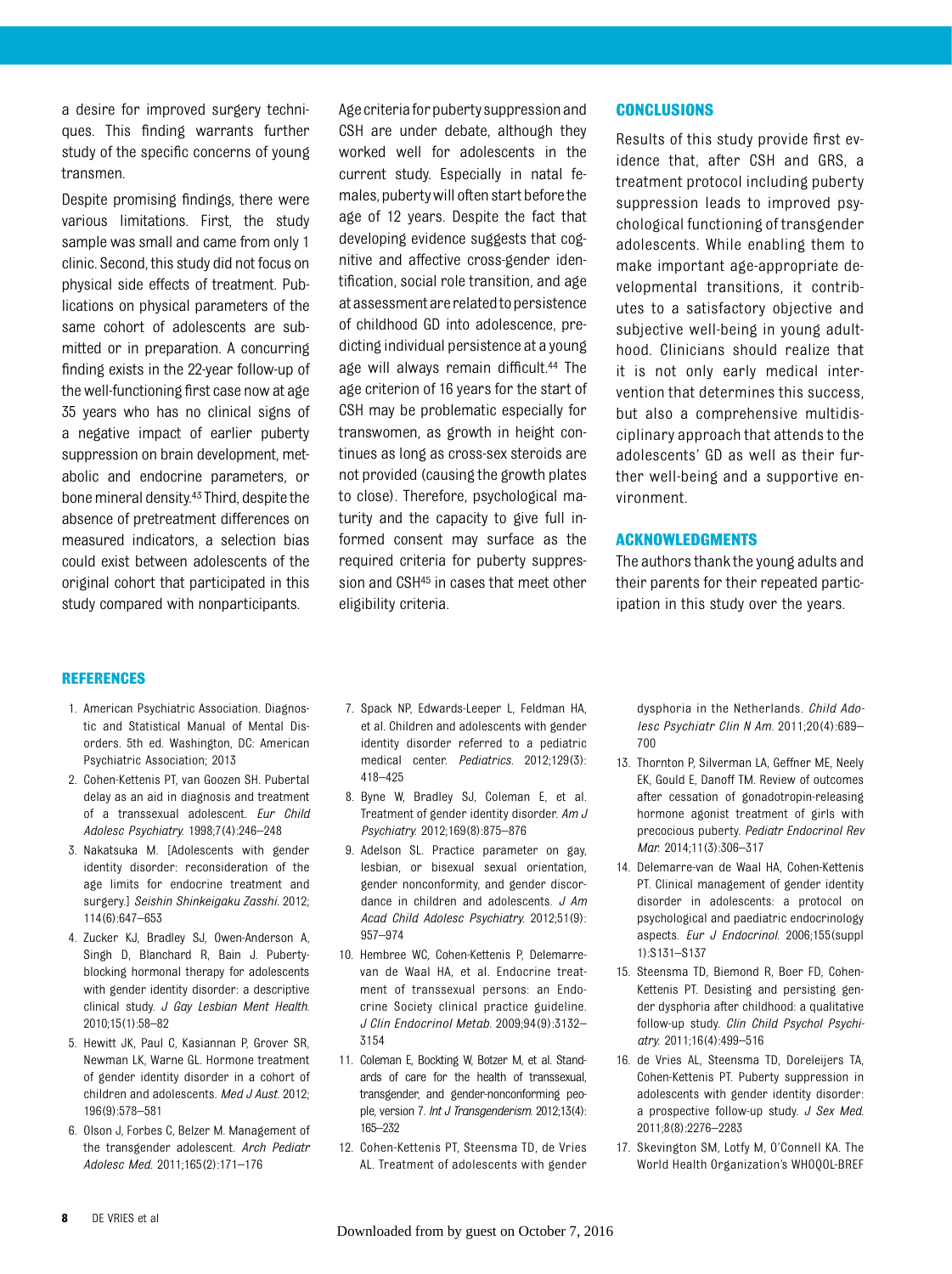quality of life assessment: psychometric properties and results of the international field trial. A report from the WHOQOL group. *Qual Life Res.* 2004;13(2): 299–310

- 18. Diener E, Emmons RA, Larsen RJ, Griffin S. The Satisfaction With Life Scale. J Pers Assess. 1985;49(1):71–75
- 19. Lyubomirsky S, Lepper HS. A measure of subjective happiness: preliminary reliability and construct validation. Soc Indic Res. 1999;46(2):137–155
- 20. Koot HM. The study of quality of life: concepts and methods. In: Koot HM, Wallander JL, eds. Quality of Life in Child and Adolescent Illness: Concepts, Methods and Findings. London, UK: Harwood Academic Publishers; 2001:3–20
- 21. Carver PR, Yunger JL, Perry DG. Gender identity and adjustment in middle childhood. Sex Roles. 2003;49(3–4):95–109
- 22. Grossman AH, D'Augelli AR. Transgender youth: invisible and vulnerable. J Homosex. 2006;51(1):111–128
- 23. Steensma TD, Kreukels BP, Jurgensen M, Thyen U, De Vries AL, Cohen-Kettenis PT. The Urecht Gender Dysphoria Scale: a validation study. Arch Sex Behav. provisionally accepted
- 24. Lindgren TW, Pauly IB. A body image scale for evaluating transsexuals. Arch Sex Behav. 1975;4:639–656
- 25. Shaffer D, Gould MS, Brasic J, et al. A children's global assessment scale (CGAS). Arch Gen Psychiatry. 1983;40(11): 1228–1231
- 26. Beck AT, Steer RA, Brown GK. Manual for the Beck Depression Inventory-II. San Antonio, TX: Psychological Corporation; 1996
- 27. Spielberger CD. Manual for the State-Trait Anger Expression Inventory (STAXI). Odessa, FL: Psychological Assessment Resources; 1988
- 28. Spielberger CD, Gorssuch RL, Lushene PR, Vagg PR, Jacobs GA. Manual for the State-Trait Anxiety Inventory. Palo Alto, CA: Consulting Psychologists Press, Inc; 1983
- 29. Achenbach TM. Manual for the Youth Self-Report. Burlington, VT: University of Vermont, Department of Psychiatry; 1991
- 30. Achenbach TM, Rescorla LA. Manual for the ASEBA Adult Forms & Profiles. Burlington, VT: University of Vermont, Research Center for Children, Youth, & Families; 2003
- 31. Achenbach TM, Edelbrock CS. Manual for the Child Behavior Checklist and Revised Child Behavior Profile. Burlington, VT: University of Vermont, Department of Psychiatry; 1983
- 32. Cohen-Kettenis PT, Owen A, Kaijser VG, Bradley SJ, Zucker KJ. Demographic characteristics, social competence, and behavior problems in children with gender identity disorder: a cross-national, crossclinic comparative analysis. J Abnorm Child Psychol. 2003;31(1):41–53
- 33. Statistics Netherlands. Landelijke Jeugdmonitor. In: Ministerie van Volksgezondheid, Wetenschap en Sport, ed. Den Haag, Heerlen: Tuijtel, Hardinxveld-Giessendam; 2012
- 34. Arrindell WA, Heesink J, Feij JA. The Satisfaction With Life Scale (SWLS): appraisal with 1700 healthy young adults in The Netherlands. Pers Individ Dif. 1999;26(5): 815–826
- 35. Murad MH, Elamin MB, Garcia MZ, et al. Hormonal therapy and sex reassignment: a systematic review and meta-analysis of quality of life and psychosocial outcomes. Clin Endocrinol (Oxf). 2010;72(2):214–231
- 36. Smith YL, Van Goozen SH, Kuiper AJ, Cohen-Kettenis PT. Sex reassignment: outcomes and predictors of treatment for adolescent and adult transsexuals. Psychol Med. 2005; 35(1):89–99
- 37. Ross MW, Need JA. Effects of adequacy of gender reassignment surgery on psychological adjustment: a follow-up of fourteen male-to-female patients. Arch Sex Behav. 1989;18(2):145–153
- 38. Lawrence AA. Factors associated with satisfaction or regret following male-to-female sex reassignment surgery. Arch Sex Behav. 2003;32(4):299–315
- 39. Grossman AH, D'Augelli AR. Transgender youth and life-threatening behaviors. Suicide Life Threat Behav. 2007;37(5):527–537
- 40. Garofalo R, Deleon J, Osmer E, Doll M, Harper GW. Overlooked, misunderstood and at-risk: exploring the lives and HIV risk of ethnic minority male-to-female transgender youth. J Adolesc Health. 2006;38(3): 230–236
- 41. Toomey RB, Ryan C, Diaz RM, Card NA, Russell ST. Gender-nonconforming lesbian, gay, bisexual, and transgender youth: school victimization and young adult psychosocial adjustment. Dev Psychol. 2010;46 (6):1580–1589
- 42. McGuire JK, Anderson CR, Toomey RB, Russell ST. School climate for transgender youth: a mixed method investigation of student experiences and school responses. J Youth Adolesc. 2010;39(10): 1175–1188
- 43. Cohen-Kettenis PT, Schagen SE, Steensma TD, de Vries AL, Delemarre-van de Waal HA. Puberty suppression in a gender-dysphoric adolescent: a 22-year follow-up. Arch Sex Behav. 2011;40(4):843–847
- 44. Steensma TD, McGuire JK, Kreukels BP, Beekman AJ, Cohen-Kettenis PT. Factors associated with desistence and persistence of childhood gender dysphoria: a quantitative follow-up study. J Am Acad Child Adolesc Psychiatry. 2013;52(6):582–590
- 45. Kreukels BP, Cohen-Kettenis PT. Puberty suppression in gender identity disorder: the Amsterdam experience. Nat Rev Endocrinol. 2011;7(8):466–472
- 46. Wechsler D. Wechsler Intelligence Scale for Children: Manual. 3rd ed. San Antonio, TX: The Psychological Corporation; 1997
- 47. Wechsler D. Wechsler Adult Intelligence Scale (WAIS-III). 3rd ed. Dutch version. Lisse, Netherlands: Swets and Zetlinger; 1997
- 48. Wechsler D, Kort W, Compaan EL, Bleichrodt N, Resing WCM, Schittkatte M. Wechsler Intelligence Scale for Children (WISC-III). 3rd ed. Lisse, Netherlands: Swets and Zettlinger; 2002

(Continued from first page)

PEDIATRICS (ISSN Numbers: Print, 0031-4005; Online, 1098-4275).

Copyright © 2014 by the American Academy of Pediatrics

FINANCIAL DISCLOSURE: The authors have indicated they have no financial relationships relevant to this article to disclose.

FUNDING: Supported by a personal grant awarded to the first author by the Netherlands Organization for Health Research and Development (ZonMw 100002028). POTENTIAL CONFLICT OF INTEREST: The authors have indicated they have no potential conflicts of interest to disclose.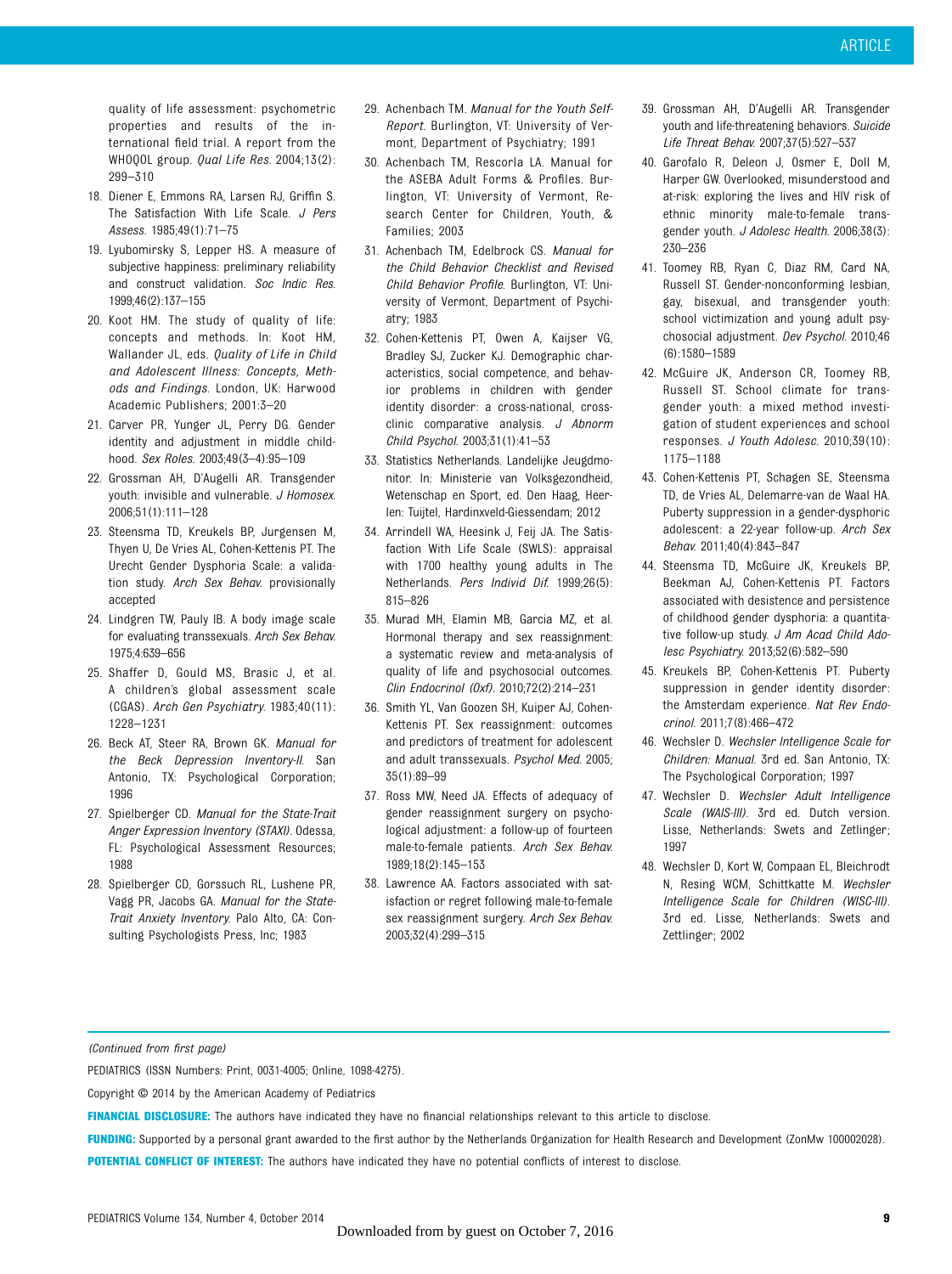#### **Reassignment Young Adult Psychological Outcome After Puberty Suppression and Gender**

DOI: 10.1542/peds. 2013-2958 *Pediatrics*; originally published online September 8, 2014; Wagenaar, Theo A.H. Doreleijers and Peggy T. Cohen-Kettenis Annelou L.C. de Vries, Jenifer K. McGuire, Thomas D. Steensma, Eva C.F.

| <b>Updated Information &amp;</b><br><b>Services</b> | including high resolution figures, can be found at:<br>/content/early/2014/09/02/peds.2013-2958                                                     |
|-----------------------------------------------------|-----------------------------------------------------------------------------------------------------------------------------------------------------|
| <b>Citations</b>                                    | This article has been cited by 5 High Wire-hosted articles:<br>/content/early/2014/09/02/peds.2013-2958#related-urls                                |
| <b>Permissions &amp; Licensing</b>                  | Information about reproducing this article in parts (figures,<br>tables) or in its entirety can be found online at:<br>/site/misc/Permissions.xhtml |
| <b>Reprints</b>                                     | Information about ordering reprints can be found online:<br>/site/misc/reprints.xhtml                                                               |

rights reserved. Print ISSN: 0031-4005. Online ISSN: 1098-4275. Grove Village, Illinois, 60007. Copyright  $\acute{\odot}$  2014 by the American Academy of Pediatrics. All and trademarked by the American Academy of Pediatrics, 141 Northwest Point Boulevard, Elk publication, it has been published continuously since 1948. PEDIATRICS is owned, published, PEDIATRICS is the official journal of the American Academy of Pediatrics. A monthly





DEDICATED TO THE HEALTH OF ALL CHILDREN<sup>™</sup>